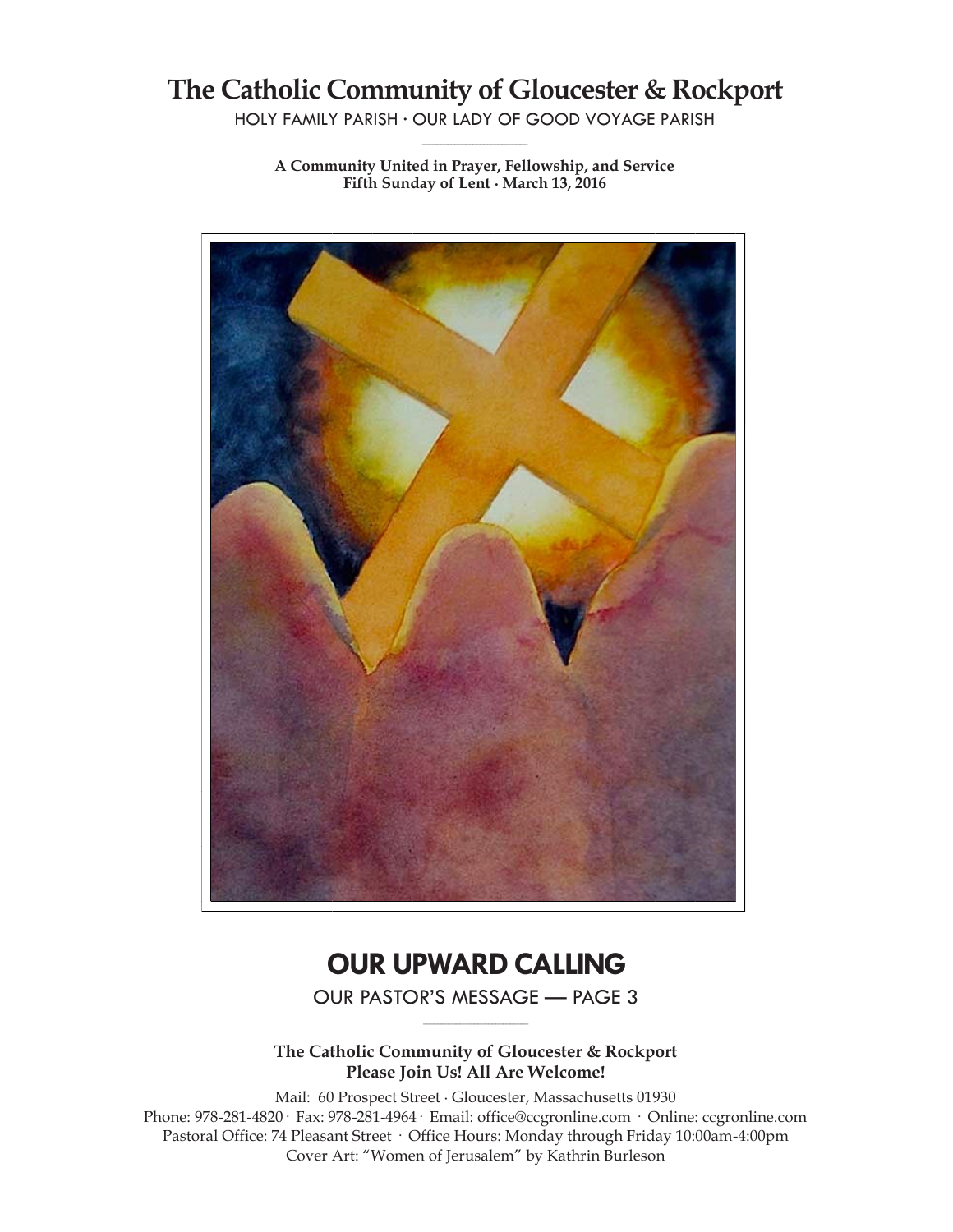# **THE HOLY SEASON OF LENT**

HOLY FAMILY PARISH ∙ OUR LADY OF GOOD VOYAGE PARISH **\_\_\_\_\_\_\_\_\_\_\_\_\_\_\_\_\_\_\_\_\_\_\_\_\_\_\_\_\_\_\_\_\_\_\_\_\_\_\_\_\_\_\_\_\_\_\_\_\_\_**

# **PALM SUNDAY MASS FOR FAMILIES COME & MEET CARDINAL SEÁN! Saturday, March 19th· 4:00pm· Saint Ann Church**

All parents, grandparents, godparents, and children are invited to join Father Jim for our Palm Sunday Mass for Families on Saturday, March 19th at 4:00pm in Saint Ann Church. Our special guest celebrant and homilist will be His Eminence Seán Cardinal O'Malley, Archbishop of Boston. During Mass, Cardinal Seán will offer a special Palm Sunday homily and blessing for all families and children in the Catholic Community of Gloucester & Rockport.

In addition to bringing your family and friends, please bring the Campaign Cans for the Saint Vincent de Paul Society that were distributed to our parish children at the beginning of Lent. All donations from the Campaign Cans will be given to the Saint Vincent de Paul Society, a service organization in our parishes that provides food and financial assistance to local families in need. We hope to raise \$1,000 during Lent for this worthy cause!

For more information, please contact Father Jim at 978-281 -4820 or frjim@ccgronline.com; or Betsy Works at 978-281- 4820 or bworks@ccgronline.com. Please pray for our young disciples, for their families, and for all who live, work, and worship in the Catholic Community of Gloucester & Rockport! Let us reaffirm that Mass is our class! Jesus is our Teacher! Every child and family in our pews is a gift from God! Please spread the word! Please join us! Come and meet Cardinal Seán! All are welcome!

### **STATIONS OF THE CROSS Friday, March 18th**

The Stations of the Cross is one of the most beloved, enduring, and moving devotions of the Roman Catholic Church. By uniting our prayers with the sufferings of Jesus Christ through both word and imagery, we make a spiritual pilgrimage with Lord as he suffers his passion and death on the Holy Cross. Our final commemoration of the traditional Stations of the Cross is scheduled for Friday, March 18th according to the following schedule:

#### Saint Ann Church· 3:30pm

### Our Lady of Good Voyage Church· 7:00pm Begins with the Celebration of Mass

For more information about the Holy Season of Lent in the Catholic Community of Gloucester & Rockport, please join us at ccgronline.com/lent; or contact Father Jim at frjim@ccgronline.com or 978-281-4820. As our Lenten journey continues, please join us for the Stations of the Cross! All are invited! All are welcome!

# **THE PARABLES OF MERCY A YEAR OF MERCY SCRIPTURE STUDY Friday, March 18th at Noon**

During the Holy Season of Lent, all are invited to join Father Jim for a weekly lunchtime scripture study based on the "Parables of Mercy." As part of our community's commemoration of the Jubilee Year of Mercy, each Friday during Lent (February 12th through March 18th) in Our Lady's Hall, Father Jim will lead a one hour discussion on various parables of Jesus that focus on God's love and mercy for his people, including the Two Debtors & Their Creditor; the Good Samaritan; the Widow & the Judge; the Rich Man and Lazarus; and the Lost Sheep.

Father Jim's next scripture study session is scheduled for Friday, March 18th at 12:00pm! Interested friends and parishioners are welcome to bring their own lunch and to join us for as many sessions as they can. If you would like to join us for this special scripture study series, please contact Father Jim at frjim@ccgronline.com. A donation of \$20.00 per person is requested from those who can afford it for the entire series. All participants will be provided with a copy of the book, "The Parables of Mercy" along with coffee, hot tea, or bottled water. Please join us! All are invited! All are welcome!

## **THE LIGHT IS ON FOR YOU! CONFESSIONS & EUCHARISTIC ADORATION Wednesday, March 16th· Begins at 6:00pm**

During the Holy Season of Lent, all Catholics are invited to experience Christ's love and mercy through the Sacrament of Penance & Reconciliation (Confession). On six consecutive Wednesdays during Lent (February 17th through March 23rd), at Our Lady of Good Voyage Church from 6:00pm until 8:00pm, all are invited to join us for "The Light Is On For You!" These special evenings of prayer will include Evening Prayer and Night Prayer from the Liturgy of the Hours; Eucharistic Adoration and Benediction of the Blessed Sacrament; and two full hours of confessions for those who feel called to participate. Please note that this program will be preempted on Wednesday, March 9th for our Lent Mission & Retreat.

For some, this may be a time for sacramental reconciliation. For some it may be a time for silent prayer and reflection. And for some, it may be a time to begin or renew a life of faith. Wherever you are on your faith journey, please join us! All are welcome! For more information about the Sacrament of Penance & Reconciliation in the Catholic Community of Gloucester & Rockport, please visit our website: ccgronline.com; or contact Father Jim at 978-281-4820 or frjim@ccgronline.com.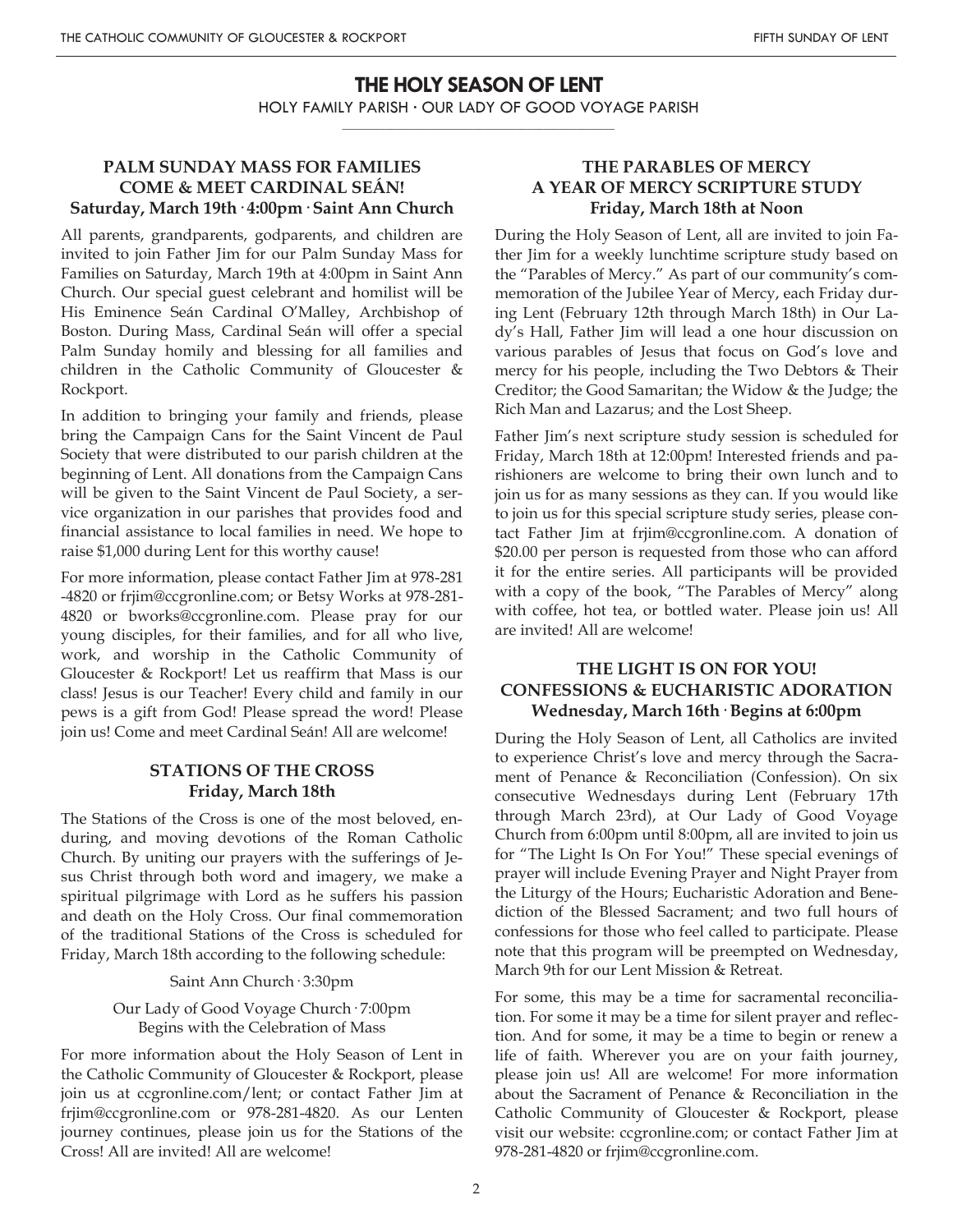#### **HOLY WEEK & EASTER SCHEDULE \_\_\_\_\_\_\_\_\_\_\_\_\_\_\_\_\_\_\_\_**

*All are welcome to join the Catholic Community of Gloucester & Rockport in commemoration of Holy Week & Easter Sunday!*

 $\overline{\phantom{a}}$ 

**PALM SUNDAY, MARCH 20TH** REGULAR MASS SCHEDULE

 $\overline{\phantom{a}}$ 

**MONDAY MARCH 21ST—WEDNESDAY, MARCH 23RD** REGULAR MASS SCHEDULE

#### **HOLY THURSDAY, MARCH 24TH**

 $\overline{\phantom{a}}$ 

MORNING PRAYER SAINT JOACHIM CHURCH· 8:00AM

MASS OF THE LORD'S SUPPER SAINT ANN CHURCH· 7:00PM

REPOSITION OF THE BLESSED SACRAMENT OUR LADY OF GOOD VOYAGE CHURCH UNTIL MIDNIGHT

# $\overline{\phantom{a}}$ **GOOD FRIDAY, MARCH 25TH**

MORNING PRAYER OUR LADY OF GOOD VOYAGE CHURCH· 8:00AM

> STATIONS OF THE CROSS SAINT ANN CHURCH· 12:30PM

GOOD FRIDAY SERVICES SAINT JOACHIM CHURCH· 3:00PM OUR LADY OF GOOD VOYAGE CHURCH· 7:00PM

# $\overline{\phantom{a}}$ **HOLY SATURDAY, MARCH 26TH**

MORNING PRAYER SAINT ANN CHURCH· 8:00AM

EASTER VIGIL MASS SAINT ANN CHURCH· 7:00PM

 $\sim$ 

**EASTER SUNDAY, MARCH 27TH** REGULAR MASS SCHEDULE

CCGRONLINE.COM | @CCGRONLINE



#### **OUR PASTOR'S MESSAGE \_\_\_\_\_\_\_\_\_\_\_\_\_\_\_\_\_\_\_\_**

#### **OUR UPWARD CALLING**

On his second journey as an apostle, Saint Paul established Europe's first Christian community in Philippi, a city in northern Greece. Because of their fervent faith, the Philippians were dear to Saint Paul and he writes to them with encouragement and enthusiasm for their progress in living according to the Gospel of Christ. In this weekend's reading from the Letter to the Philippians (Phil 3:8-14), Saint Paul offers a lesson about humility, the spiritual life, and the nature of our vocation as disciples. That vocation is our "upward calling" to be always and ever focused on our life with Christ both here on earth and ultimately in heaven (Phil 3:14).

Saint Paul reminds us that we can envision the ultimate reward for a life lived well: a share in Christ's resurrection and the gift of eternal life. At the same time, however, we cannot ever expect perfection in this life. After all, we are imperfect beings. We are prone to sin and weakness. We need God's grace and mercy. Despite our weakness, Saint Paul encourages us to remain hopeful because like him, we are disciples, children of God, and adopted brothers and sisters of Jesus Christ (Phil 3:12). Paul writes that this hope is deepened and strengthened by persevering in fidelity to the Gospel and by the mystical reality that Christ embraces those who strive to follow him with their whole heart (Phil 3:13).

The Letter to the Philippians has been described as a letter of joy because of Saint Paul's love and concern for all who seek to live as disciples of Christ. And yet Paul writes this letter from prison, jailed for his faith, preaching, and zeal for the Gospel. He knows and well understands that his evangelical life could and would lead to martyrdom. Paul's faith in Christ and his hope for eternal life transcend any concern about his mortal life. In the final verse of this weekend's reading, Paul writes: "Just one thing, forgetting what lies behind, but straining toward what lies ahead, I continue my pursuit toward the goal, the prize of God's upward calling, in Christ Jesus (Phil 3:14)."

Again, that upward calling is a life of faith and discipleship. That upward calling is our vocation to look beyond the stumbles and suffering of this life and to eagerly anticipate the ultimate joy of eternal life with Christ Jesus. It is precisely this upward calling that inspired Jesus to persevere in the wilderness, along the road to Jerusalem, at the pillar, and finally on the Cross. Let us follow the Lord wherever he leads us. Let us pray for the courage to persevere in prayer, fellowship, and service to God and to each other. And let us pray for the grace to fulfill our upward calling to look beyond this life to the bliss of life in heaven. Amen!

Peace and blessings to all, Father Jim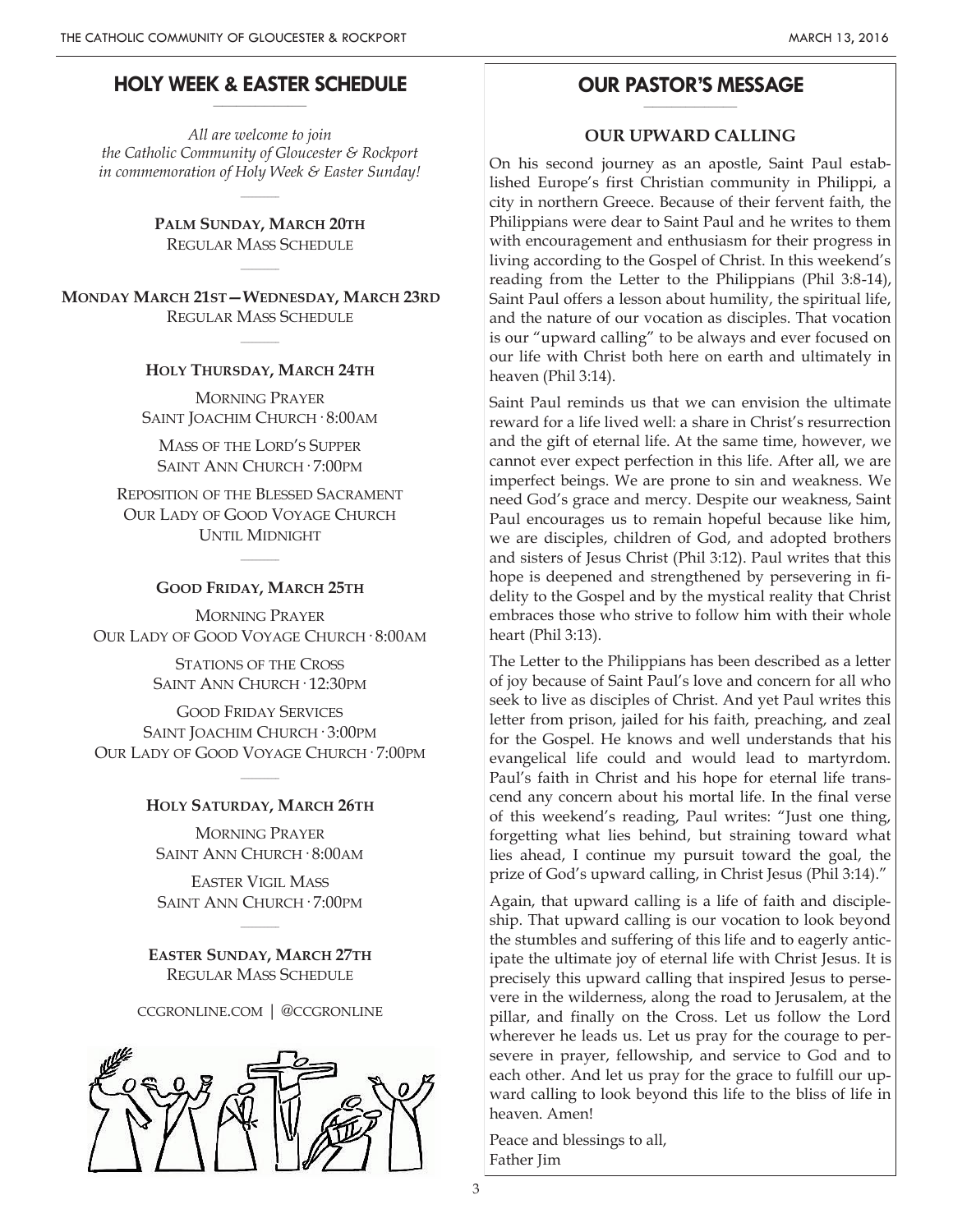### **PRAYER, FELLOWSHIP & SERVICE \_\_\_\_\_\_\_\_\_\_\_\_\_\_\_\_\_\_\_\_**

# **MEN'S FELLOWSHIP Saturday Mornings· 6:30am· Parish Center**

The Men's Fellowship meets every Saturday morning at 6:30am in the Parish Center (Saint Ann Church Campus). All are invited to join us for prayer, faith sharing, and mutual support as we work together on deepening our faith and personal relationships with Jesus Christ. For more information, please contact Albie Mitchell at 978-879-3655 or albiemitchell@me.com. Please join us! All are welcome!

# **ADULT CHOIR & MUSIC MINISTRY Wednesdays· 7:00pm· Saint Ann Church**

Saint Augustine once wrote: "To sing is to pray twice." This is especially true when our Adult Choir sings at Mass or performs at special events during the year. Under the direction of Thomas Misuraca and LuAnn Palazolla, the Catholic Community of Gloucester & Rockport's Music Ministry meets for rehearsal on Wednesday evenings at 7:00pm in Saint Ann Church. The members of our music ministry offer their own personal gifts of time and talent to praise and thank the Lord for his abundant blessings. And all members acknowledge that they belong to a ministry that strives to praise God through prayer, fellowship, and music. For more information about becoming a part of this beautiful and important ministry in our parishes, please contact Tom Misuraca, Associate Minister of Music at 978- 281-4820 or tmisuraca@ccgronline.com. New members are always welcome! Please join us!

# **YOUTH CHOIR & MUSIC MINISTRY Tuesdays at 5:00pm· Saint Ann Church**

The Catholic Community of Gloucester & Rockport Youth Choir & Music Ministry meets for practice and rehearsal every Tuesday afternoon at 5:00pm in Saint Ann Church. The Youth Choir, along with an ensemble of talented young instrumentalists, sings every weekend during Mass at one of our three churches: Saint Ann Church, Saint Joachim Church, and Our Lady of Good Voyage Church. Our Youth Choir & Music Ministry welcomes new members (ranging in age from kindergarten through eighth grade). Singing in the choir is a great way to make new friends and participate in the life of our parishes! For more information, please contact Patty Natti at pnatti@comcast.net or leave a message by calling 978-281-4820. All are welcome!

# **BRINGING HOME THE WORD Join us: ccgronline.com/news**

Bringing Home the Word is a weekly worship resource for individuals and families that offers suggestions for prayer and reflection based on the Sunday Mass readings. A new edition is posted every Saturday morning on our website: ccgronline.com/news. Join us!

#### **UPCOMING SPECIAL EVENTS \_\_\_\_\_\_\_\_\_\_\_\_\_\_\_\_\_\_\_\_**

# **EIGHTEENTH ANNUAL LIVE STATIONS OF THE CROSS Palm Sunday, March 20th at 6:00pm**

All parishioners, friends, and guests of the Catholic Community of Gloucester & Rockport are invited to join our young disciples (grades 3 and up) for our Eighteenth Annual Live Stations of the Cross on Palm Sunday, March 20th at 6:00pm in Saint Ann Church. All are welcome to pray with us as a faithful and faith-filled group of our young fellow parishioners reenact Christ's journey to the Holy Cross using traditional readings, prayers, and beautiful music. For more information about this deeply moving annual tradition, please contact Sue Demetri at sdemetri2000@yahoo.com or 978-282-5096. Please show your support for our young disciples! Please join us! Bring your family and friends! All are invited! All are welcome!

# **SPRING VACATION CATHOLIC KIDS CAMP THE VATICAN EXPRESS Begins Tuesday, April 19th at 8:00am**

The Catholic Community of Gloucester & Rockport is pleased to announce that all children (ages 5 through 11) are invited to participate in our first-ever Spring Vacation Catholic Kids Camp, entitled "The Vatican Express", from Tuesday, April 19th through Friday, April 22nd from 8:00am until 12:30pm at Our Lady of Good Voyage Church. During this exciting week of prayer and fellowship, children will learn about the traditions and treasures of the Vatican through active and engaged participation in games, music, skits, and easy-to-make crafts.

The tuition for this innovative youth faith formation program for children is just \$25 per child for the entire week! Scholarships are available to those who cannot afford tuition. Also, adults and older children (ages 12 and up) are invited to join us as volunteers! For more information, please contact Betsy Works at 978-281-4820 or bworks@ccgronline.com. Please join us! All are welcome!

# **DIVINE MERCY SUNDAY Sunday, April 3rd· Saint Ann Church**

On April 3rd, all are invited to join the Catholic Community of Gloucester & Rockport for Divine Mercy Sunday from 2:00pm until 3:30pm in Saint Ann Church. Our program of prayer will begin with Exposition of the Blessed Sacrament and Eucharistic Adoration at 2:00pm; the Holy Rosary at 2:30pm; and the Divine Mercy Chaplet at 3:00pm. We will conclude with Daytime Prayer and Benediction of the Blessed Sacrament at 3:30pm. Please join us for all or part of this special celebration of God's love and mercy! For more information, please contact Jane Russo at jlrusso333@hotmail.com or 978-430-7196. Please join us! All are invited! All are welcome!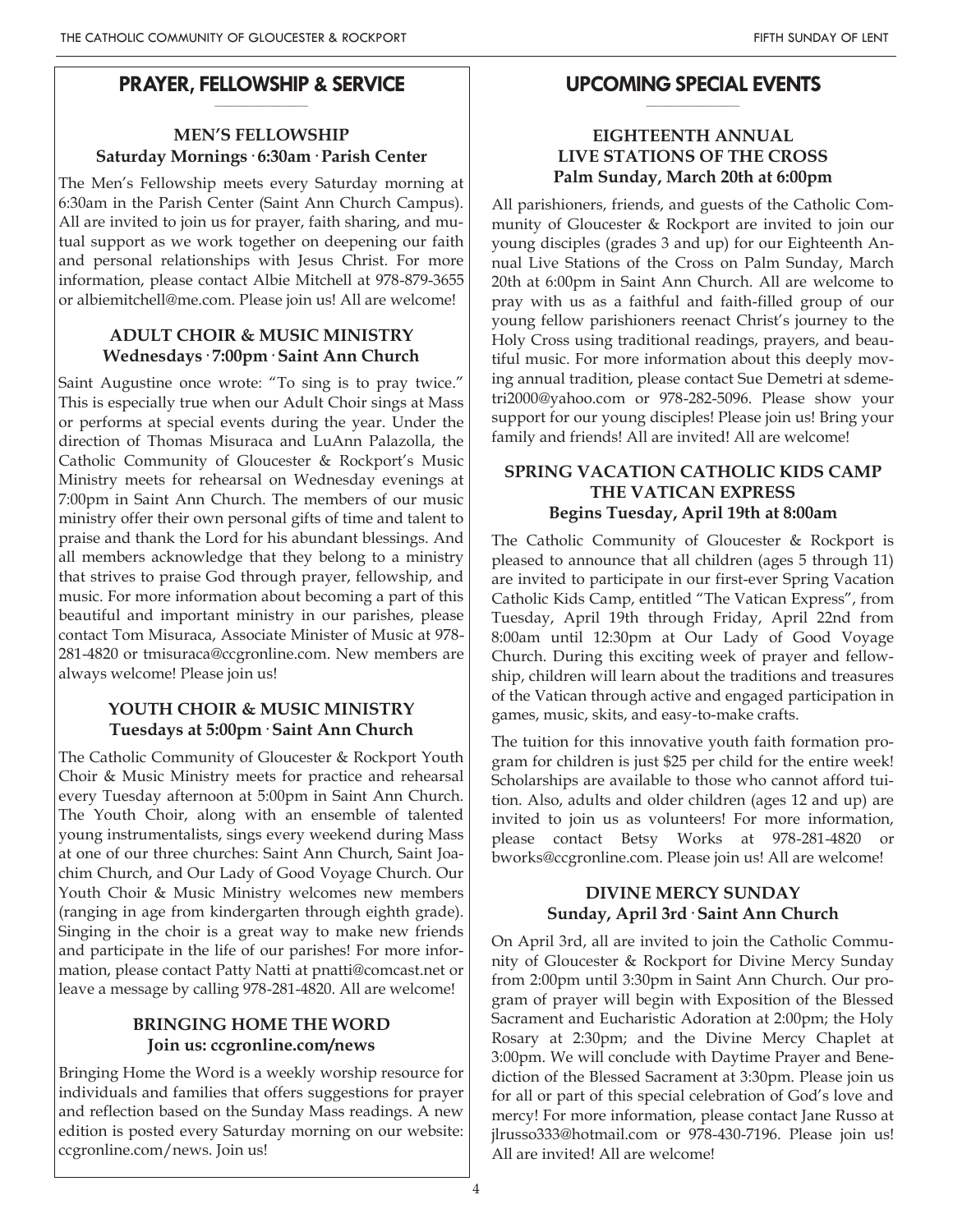#### **UPCOMING SPECIAL EVENTS \_\_\_\_\_\_\_\_\_\_\_\_\_\_\_\_\_\_\_\_**

## **OUR LADY'S GUILD PENNY SALE Monday, March 14th· Our Lady's Hall· 7:00pm**

All parishioners and friends of the Catholic Community of Gloucester & Rockport are invited to join Our Lady's Guild for a "Penny Sale" on Monday, March 14th at 7:00pm in Our Lady's Parish Hall. As always, the "Penny Sale" will feature great prizes, a 50-50 raffle, delicious homemade sweet bread, along with other delicious food and snacks. Donations will be accepted at Our Lady's Rectory on Mondays through Fridays from 9:00am until 2:00pm. For more information, please contact Linda Galvin at lingalv2010@gmail.com or leave a message at 978- 281-4820. Please join us! All are invited! All are welcome!

# **HOLY FAMILY WOMEN'S GUILD PALM SUNDAY WEEKEND CAKE SALE March 19th—March 20th**

After all weekend Masses at Holy Family Parish on Saturday, March 19th & Sunday, March 20th, the Women's Guild of Holy Family Parish will sponsor its Fifth Annual Palm Sunday Cake Sale. Our offerings will include Easter Cakes, along with our usual selection of delicious cookies and pastries. So, don't make a mess in your kitchen! Let the Holy Family Women's Guild bake for you! All donations will be gratefully accepted. All proceeds will benefit Holy Family Parish. For more information, please contact Janet Lucido at jml3485@aol.com or leave a message at 978-281-4820. Please join us! All are welcome! And thank you for your ongoing support!

# **THE ASSISI PROJECT PALM SUNDAY WITH SAINT FRANCIS Sunday, March 20th· Begins with Mass at 11:45am**

Founded in 2007 by Father Jim and Cliff Garvey, the Assisi Project is an international fellowship of Franciscans in Spirit that is dedicated to helping adults more faithfully live the Gospel of Christ in the spirit of Saints Francis and Clare of Assisi. Our next gathering is scheduled for Palm Sunday, March 20th beginning with Mass at 11:45am in Our Lady of Good Voyage Church. After Mass, we will adjourn to Our Lady's Hall for a light lunch. At 3:00pm, we will gather again in Our Lady's Church where Cliff will offer a brief reflection about Saint Francis's devotion to the Crucified Christ and we will conclude by praying "A Franciscan Way of the Cross." If you would like to join us, please contact Cliff at cgarvey@ccgronline.com or 978-281-4820 by March 18th. Please join us! All are invited! All are welcome! May the Lord give you peace!

> **ASSISI PROJECT ONLINE The Litany of the Five Wounds of Christ** Composed by Saint Clare of Assisi Join us: assisiproject.com!

#### **PRAYER, FELLOWSHIP & SERVICE \_\_\_\_\_\_\_\_\_\_\_\_\_\_\_\_\_\_\_\_**

### **FATHER JIM'S FIVE DOLLAR CHALLENGE HOLY FAMILY GRAND ANNUAL COLLECTION Goal: \$75,000· Raised: \$61,018**

The Grand Annual Collection is a vitally important component of our annual budget. It helps balance our parish budget by bridging the gap between our weekly collections and our overall financial obligations. So far, parishioners at Holy Family Parish have donated more than \$61,000 (approximately 81%) toward our goal of \$75,000. Thank you for your generous support!

Currently, nearly 3,600 families are registered as parishioners in Holy Family Parish. At this point, if every family gave just \$5 during the next two weeks, we would reach and exceed our goal by Easter Sunday! Donations can be mailed to the parish office or dropped in the basket during our second collection on Palm Sunday Weekend. Please join me in praying that each of us, according to our means, will give generously to this year's Grand Annual Collection for Holy Family Parish! Peace, blessings, and thanks to all! — Father Jim

# **THE LEGION OF MARY Tuesdays at 4:00pm· Parish Center**

Founded in Ireland in 1921, the Legion of Mary is an international fellowship of lay men and women who volunteer their time, talents, and prayers under the banner of the Blessed Virgin Mary by practicing the "spiritual works of mercy" in our parish communities. The Legion's primary apostolate is to visit and pray with our aged, disabled, homebound, and sick fellow parishioners. In addition, members also serve in many other volunteer ministries in both Holy Family Parish and Our Lady of Good Voyage Parish.

Every Tuesday afternoon at 4:00pm, the Legion of Mary gathers in the Parish Center (Saint Ann Campus) to pray the Rosary, share their faith experiences, and participate in a period of faith formation under the guidance of their spiritual director. For more information about the Legion of Mary, please contact Joan Foster at ajay7@verizon.net; Sue Demetri at sdemetri2000@yahoo.com; or leave a message by call our pastoral office at 978-281-4820. Please join us! New members are always welcome!

### **DAILY PRAYER RESOURCES Join us: ccgronline.com/prayer**

Our website feature links to the Saint of the Day, Sharing the Word, and Sunday Soundbites, which are 90 second reflections based on the daily and weekend Mass readings and the lives of the saints. Our website also includes a link for praying the Liturgy of the Hours online. So, please join us each day for a few moments of prayer, reflection, and inspiration at ccgronline.com/prayer!